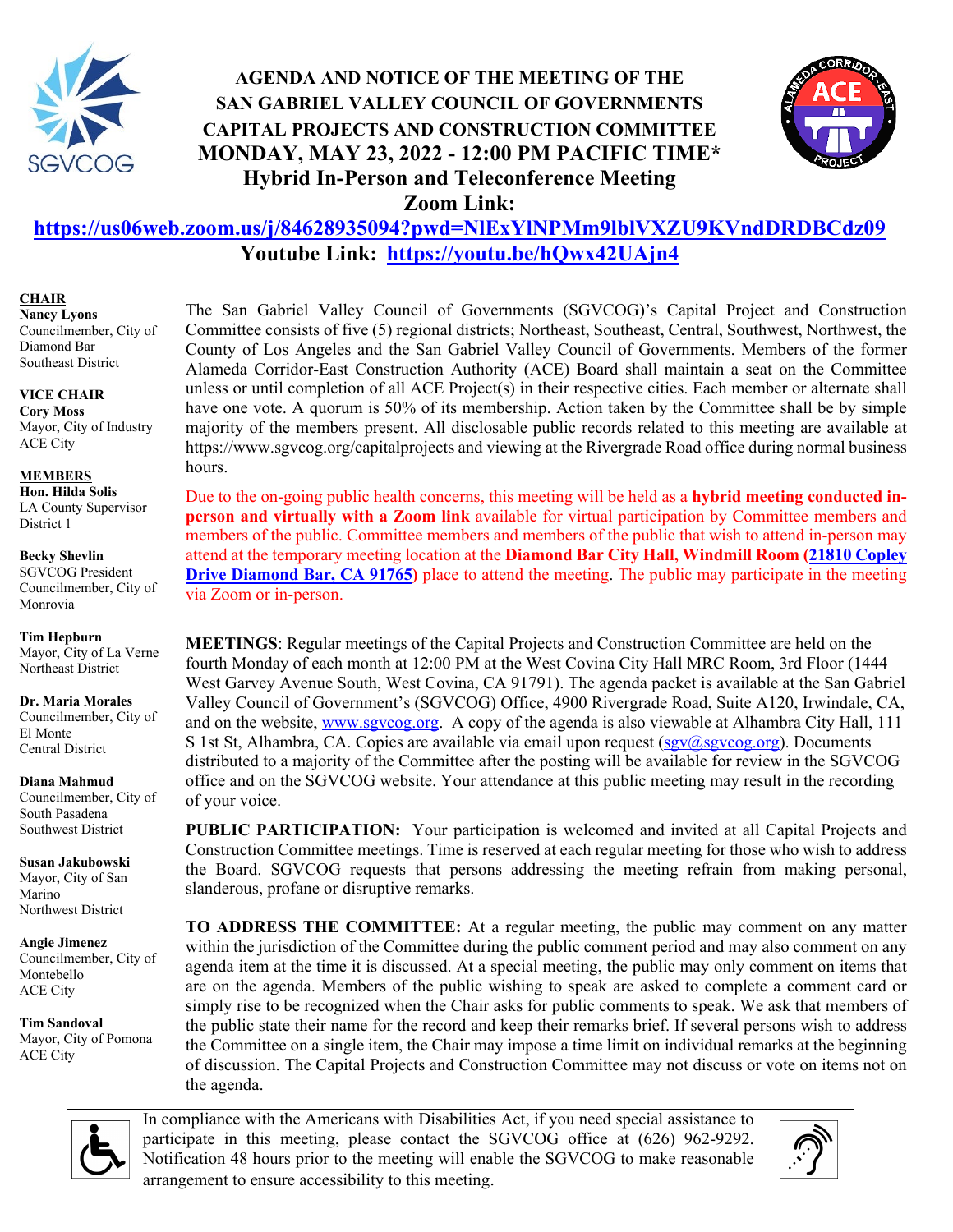**AGENDA ITEMS:** The Agenda contains the regular order of business of the Committee. Items on the Agenda have generally been reviewed and investigated by the staff in advance of the meeting so that the Committee can be fully informed about a matter before making its decision.

**CONSENT CALENDAR:** Items listed on the Consent Calendar are considered to be routine and will be acted upon by one motion. There will be no separate discussion on these items unless a Committee member or citizen so requests. In this event, the item will be removed from the Consent Calendar and considered after the Consent Calendar. If you would like an item on the Consent Calendar discussed, simply tell Staff or a member of the Committee.

**\*MEETING MODIFICATIONS DUE TO THE STATE AND LOCAL EMERGENCY RESULTING FROM THE THREAT OF COVID-19**: AB 361 (Rivas), signed by California Governor Gavin Newsom on September 16, 2021, authorizes local agencies to hold public meetings via teleconferencing and allows for members of the public to observe and address the meeting telephonically or electronically to promote social distancing due to the state and local emergency resulting from the threat of the Novel Coronavirus (COVID-19).

To follow the new provisions in AB 361 and ensure the safety of Committee Members and staff for the purpose of limiting the risk of COVID-19, in-person public participation at the Capital Projects and Construction Committee meeting will not be allowed. To allow for public participation, the Capital Projects and Construction Committee will conduct its meeting through Zoom Video Communications. To participate in the meeting, download Zoom on any phone or computer device and copy and paste the following link into your browser to access the live meeting: [https://us06web.zoom.us/j/84628935094?pwd=NlExYlNPMm9lblVXZU9KVndDRDBCdz09.](https://us06web.zoom.us/j/84628935094?pwd=NlExYlNPMm9lblVXZU9KVndDRDBCdz09) You may also access the meeting via the livestream link on the front of the agenda page.

Instructions for Public Comments: For those wishing to make public comments on agenda and non-agenda items, but within the SGVCOG's subject matter jurisdiction, you may submit written comments via email or provide a verbal comment by participating through Zoom.

Written Comments (Email): If you wish to submit written public comments to be distributed to the committee members prior to or during the meeting, please submit these materials via email to [CapitalProjects@sgvcog.org](mailto:CapitalProjects@sgvcog.org) at least 1 hour prior to the scheduled meeting time. Please indicate in the Subject Line of the email "FOR PUBLIC COMMENT." Emailed public comments will be read into the record and will be part of the recorded meeting minutes. Written public comments may include, but are not limited to letters, reports, and presentations. While there is no page or word count limit for written comments, the time for reading written public comments into the record will be limited to three minutes, which is the same time allotted for verbal comments.

Verbal Comments (Zoom): Through Zoom, you may provide a verbal comment by using the web interface "Raise Hand" feature. Wait to be called upon by staff, and then you may provide verbal comments for up to 3 minutes. Public comment is taken at the beginning of the meeting for items not on the agenda. Public comment is also accepted at the beginning of each agenda item.

Any member of the public requiring reasonable accommodation to participate in this meeting should contact SGVCOG Management Analyst/Capital Projects and Construction Committee liaison, Charlotte Stadelmann, at least 48 hours prior to the meeting at  $(626)$  962-9292 or at [CapitalProjects@sgvcog.org.](mailto:CapitalProjects@sgvcog.org)